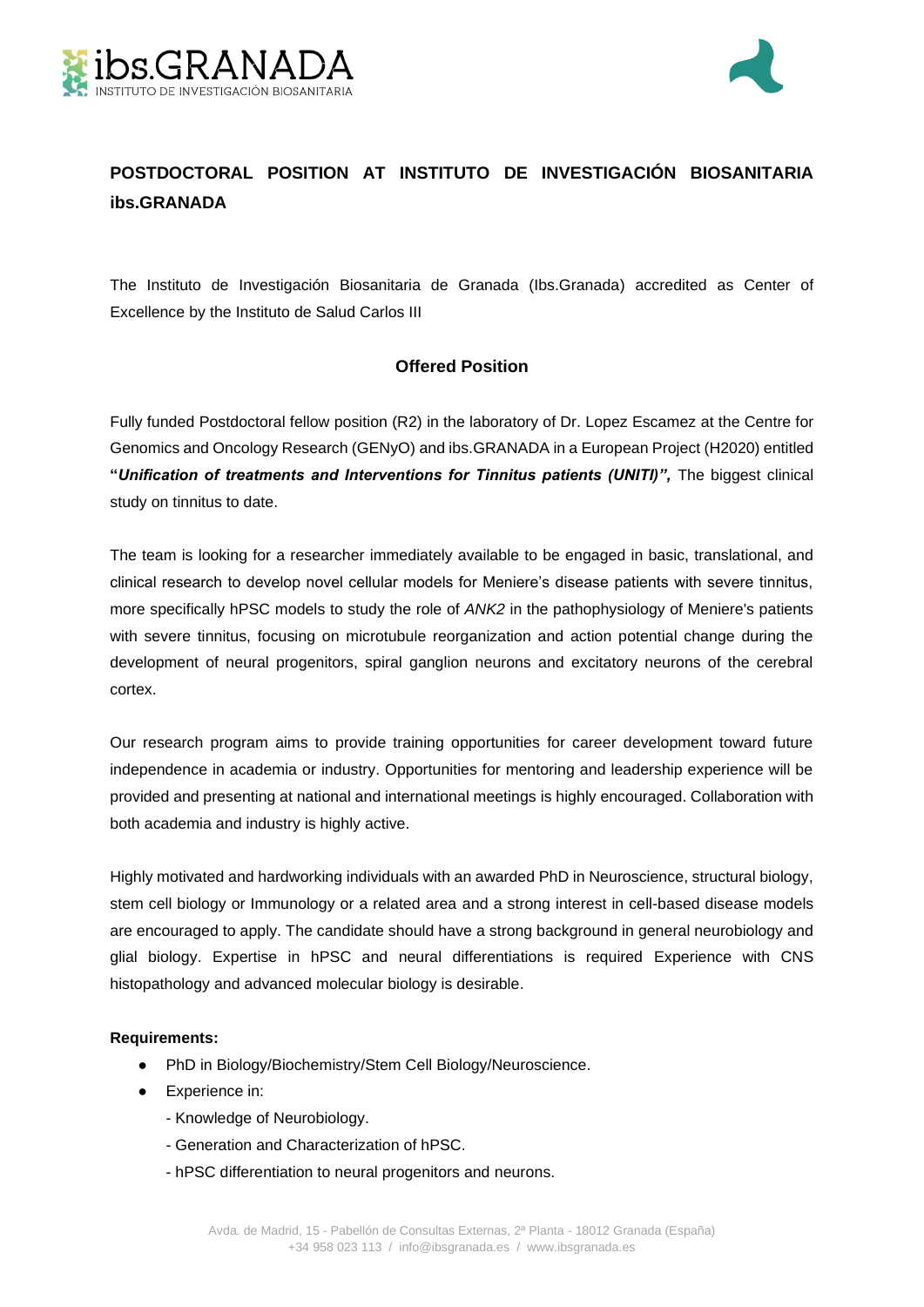



- General techniques in Cellular and Molecular Biology: qPCR, WB, Cytometry, Immunoassays
- (ELISA, Multiplex, ICC, IHC).
- Gene editing using CRISPR.
- Sample preparation and Confocal, SEM and TEM microscopy techniques.

### **Aspects to be assessed:**

- Electrophysiology experience (whole cell recording) will be highly appreciated.
- Publications, as first or corresponding author, in high impact journals.
- International postdoctoral experience.
- Knowledge of statistical analysis using SPSS or R.
- Exceptionally good skills in English (written and spoken), minimum level B2 (Cambridge).
- Experience in preparing research project applications.
- Ability to mentor Master and PhD students.
- Time management ability to organize multiple project tasks.

#### **We offer:**

- The position will be funded until the end of the project.
- Full-time contract.
- Competitive salary.

Candidates must apply for the position in our web page indicating the reference *"Contrato 17/2021".*

**Deadline:** March 20th, 2021

### **Evaluation:**

- Academic record of the required degree: 10 points.
- Postdoctoral professional experience: 1 point will be assigned for each month of experience as Doctor related to the requirements, up to a maximum of 30 points.
- Publications, as first, second or corresponding author, in journals of the first quartile or higher: 3 points for each publication, up to 15 points.
- Knowledge of statistical analysis using SPSS or R (or any other statistics software): 5 points.
- International postdoctoral experience: 1 point will be assigned for each month, up to a maximum of 10 points.
- English level: 5 points will be assigned to level B2, up to a maximum of 10 points from this level.